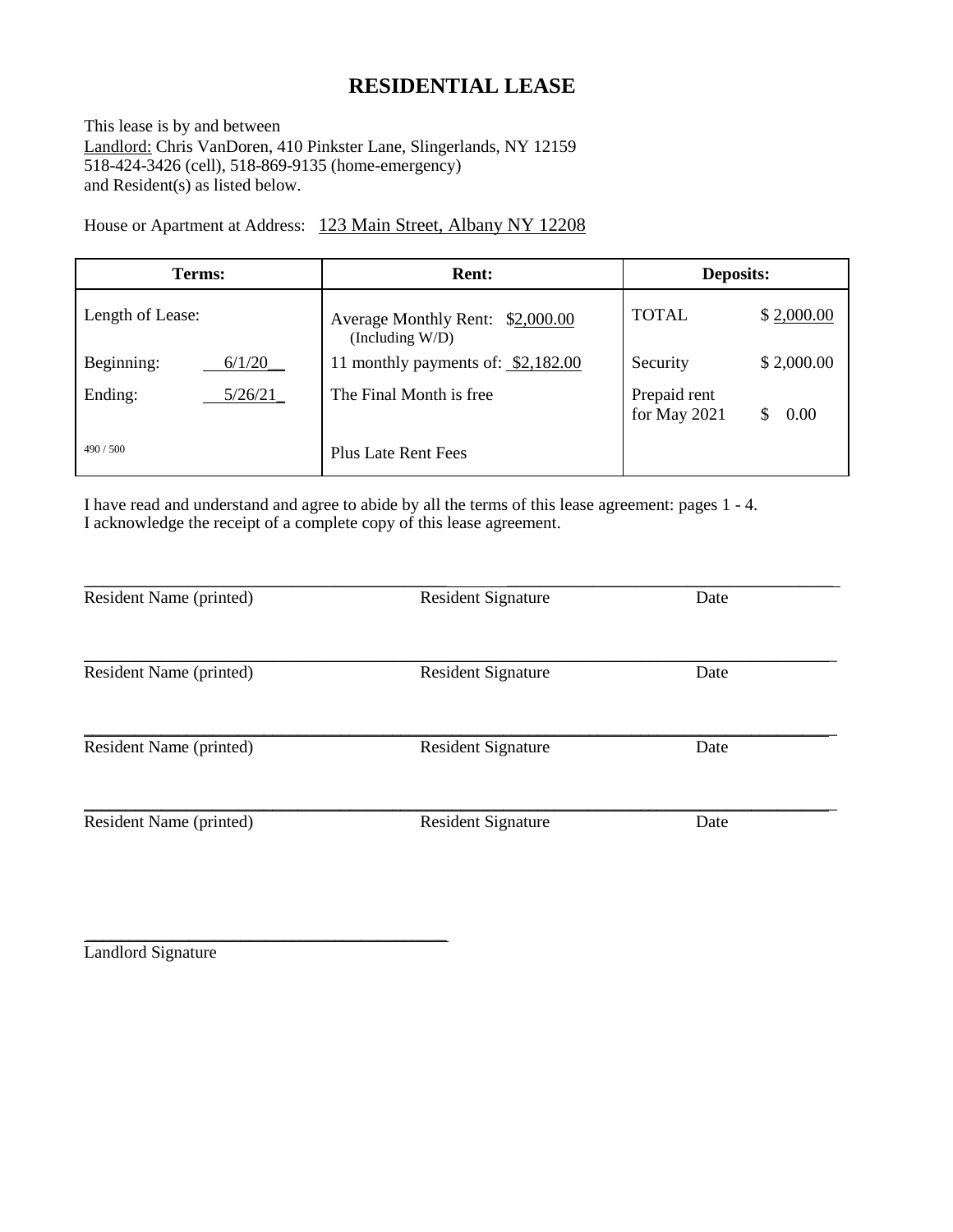## **TERMS OF THIS LEASE:**

### **A. RENT**

- **1 PAYMENT:** Resident will pay Landlord the full monthly rent before midnight the first day of each month. Acceptance of partial rent payment does not waive Landlord's right to an unlawful detainer or eviction.
- **2 LATE RENT:** If rent is not received or postmarked by the  $3<sup>rd</sup>$  day of the month the following additional rent charges will be added for each payee: \$20.00 AFTER THE 3 RD DAY, \$20 MORE AFTER THE 15<sup>TH</sup> DAY, \$20 MORE ON THE 1<sup>ST</sup> OF EACH FOLLOWING MONTH. If a mailed payment has no postmark it must be received by the  $3<sup>rd</sup>$  mail day after the  $3<sup>rd</sup>$ .
- **3 NSF:** Non-sufficient fund (aka bounced) checks must be replaced by a money order or cash for rent PLUS a \$25 CHARGE, PLUS APPROPRIATE LATE FEE.
- **4 WHO IS RESPONSIBLE FOR RENT:** All Residents are responsible for all debts. Residents are responsible for paying the Rent and any other money due to Landlord under this Lease or as a result of any breach of this Lease. Each and every Resident is individually responsible for paying the full amount of such debts, not just a proportionate share.
- **5 EVICTION:** If Resident violates any of the terms of this Lease, Resident MAY BE EVICTED IMMEDIATELY AND WITHOUT PRIOR NOTICE. In the event that Resident does not vacate voluntarily upon eviction, Landlord may bring an eviction action. If Landlord excuses a specific violation of a particular section of the Lease by Resident and thereby waives his right of eviction, such waiver is not deemed to be a waiver regarding any subsequent violation.
- **6 DUTY TO PAY RENT AFTER EVICTION:** If Resident is evicted for a lease violation during the term of this lease, Resident must pay the full monthly rent until 1) the apartment is re-rented or 2) the date this lease ends. If the Apartment is re-rented for less than the rent due under this Lease, Resident will be responsible for the difference until the date this lease ends.

## **B. SECURITY DEPOSIT**

- **1.** It is the goal of the Landlord to return the security deposit in full at the end of the lease, however the Landlord may keep all or part of the security deposit for:
	- **a)** Any damage to the Apartment beyond ordinary wear and tear.
	- **b)** Rent, late fees, or other money owed to Landlord.
	- **c)** Moving prior to the completion of the term of the lease.
	- **d)** Not cleaning apartment to a VERY CLEAN condition per the provided move-out checklist. Current version of move-out checklist available at [www.stroseapartments.com.](http://www.stroseapartments.com/)
	- **e)** Not providing a forwarding address at time of move-out.
- **2.** The balance of the security after any charges will be returned by the end of the month following the lease to the address on file or provided by the tenant.

### **C. USE OF APARTMENT**

- **1. PARTIES**: Parties or gatherings of 20 or more people are prohibited. Use of the basement by more than 6 people is prohibited. Violation will be determined by the landlord and will incur a \$200 add'l rent charge per occurrence. Kegs are prohibited on the premises – empty or full. There will be a \$100 fine for each keg that is determined to have been on the premises plus an automatic \$200 charge for 20 people. No open fires or bonfires permitted, \$100 fine for each violation. Violations occurring in the common areas may be split between apartments.
- **2. OCCUPANCY AND USE:** Only the persons listed as Residents may live in the apartment. Persons not listed as Residents may occupy apartment for no more than 2 days per week or 10 days without re-occurrence in 90 days without the prior written consent of Landlord. Residents may use the apartment and utilities ONLY for normal residential purposes.
- **3. SUBLETTING:** Resident may lease (SUBLET) the apartment to other persons or assign this lease ONLY with the prior written consent of Landlord. There will be a \$50 charge per sublease.
- **4. RESTRICTIONS:** No antennas or satellite dishes shall be installed. Attics may not be used except for storage. No metal tipped dartboards allowed. No sign or advertisement shall be placed upon the exterior or in the windows. No sheets or towels shall be used to cover the windows. Air conditioners must be removed from windows from October 1 to April 1. Residents are responsible for following all city, state, or federal laws, rules & regulations and zoning requirements.
- **5. PETS:** Resident MAY NOT ALLOW ANIMALS of any kind in or near the apartment for any period of time without the prior written consent of the Landlord. If permission is given, Landlord may rescind the right to keep a pet. Violations will incur a \$100 fine per incident and lead to eviction.
- **6. COMMON AREAS:** Resident may use the common areas (outside the lockable apartment doors) at the discretion of the landlord. Common areas must be kept clean or tenants will share the cost of cleaning. Landlord may enter common areas without notice.
- **7.** ADDITIONAL AGREEMENTS:

Page 2 of 4 \_\_\_\_\_\_\_\_\_ INITIALS\_\_\_\_\_\_\_\_\_ \_\_\_\_\_\_\_\_\_ INITIALS\_\_\_\_\_\_\_\_\_  $\_$  INITIALS $\_$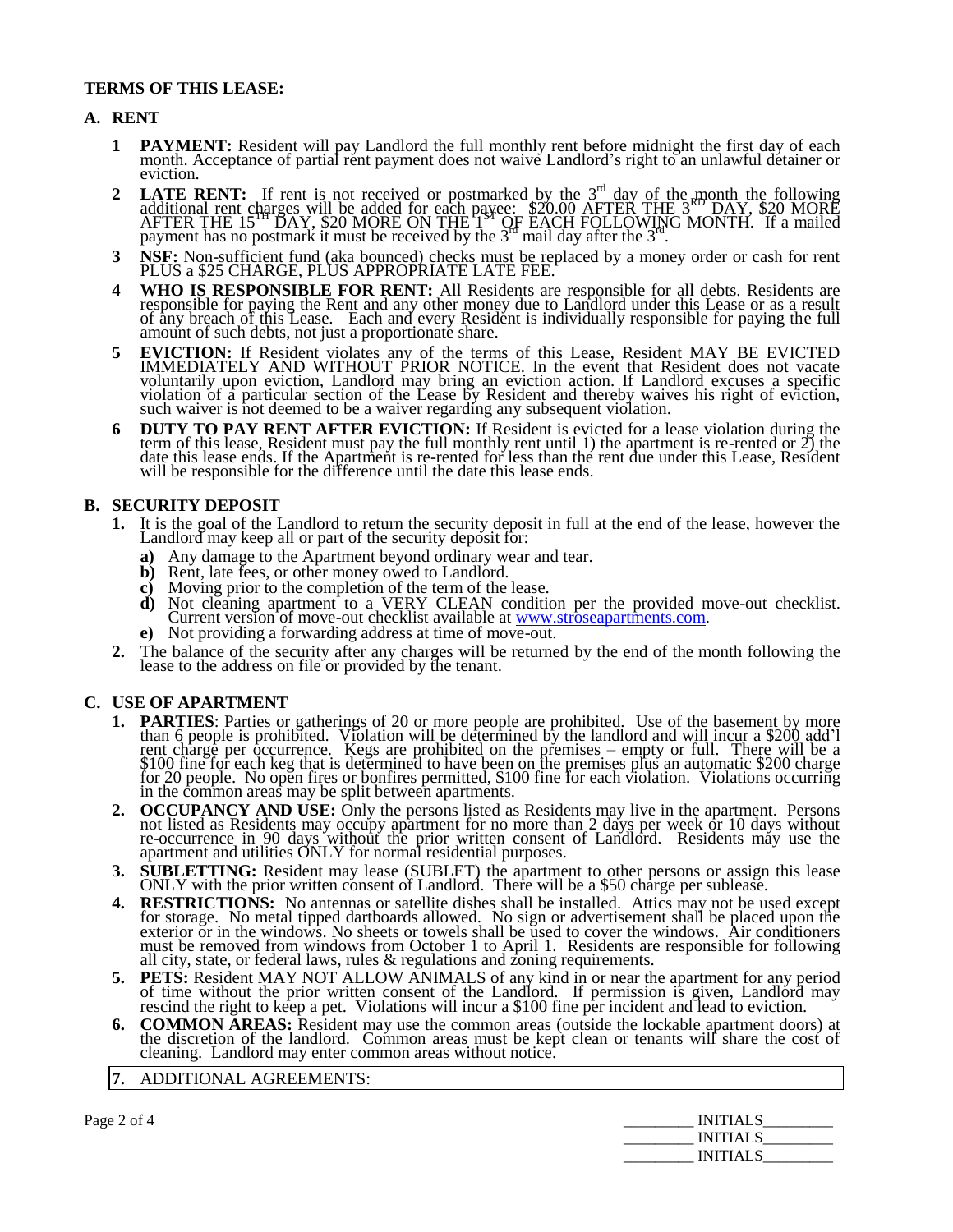### **8. RESIDENT PROMISES:**

- **a)** Not to act in any way that is illegal or dangerous or which would cause a cancellation, restriction or increase in premium in Landlord's insurance. If there is a break-in or other damage which is attributable to tenants' illegal actions or parties, tenants will pay all associated costs.
- **b)** Not to damage or misuse the premises or waste the utilities provided by Landlord or allow her/his guests to do so.
- **c)** Not to make alterations or remove any fixtures or to paint the premises without the prior written consent of Landlord.
- **d)** Not to act in a loud, boisterous, unruly or thoughtless manner or disturb the rights of the other residents to peace and quiet or allow her/his guests to do so.
- **e)** To allow management the right to conduct inspections of Apartment for maintenance and housekeeping. If the condition of unit is found unacceptable, resident will have an opportunity to correct the condition. If resident receives two unacceptable inspections, Landlord reserves the right to terminate the lease.
- **f)** To keep the apartment clean and orderly with regular sweeping & mopping or pay for cleaning.
- **g)** To give immediate notice to Landlord of any necessary repairs.
- **h)** To IMMEDIATELY TELEPHONE AND GIVE NOTICE of radiator leaks, running toilets, dripping or running faucets, roof leaks, or other conditions requiring immediate attention.
- **i)** To separate all recycling, neatly store their trash outside, and to weekly bring all trash & recycling to the curb or pay for removal.
- **j)** If trash removal violates city rules (too much trash or wrong time) to pay city fines (\$250).
- **k)** To keep the outside of the property and porches, neat, and free of litter at least weekly on trash day or pay cost of cleaning. Trash may not be stored on porches.
- **l)** To be responsible for snow and ice removal on driveways and parking areas.
- **m)** To park or drive only in spots designated by Landlord (if any). If any vehicle is parked or driven in an improper location, Landlord may have the vehicle towed or charge owner \$50 per violation, to be charged equally against all residents if the owner cannot be determined.
- **n)** To keep exterior doors locked. If doors are found unlocked a \$20 charge will be assessed per violation or \$40 if the door provides access to a common area.
- **o)** To stay off all roofs. There will be a \$75 charge for each violation.
- **p)** Grills may not be used on porches or within 10' of the structure (city law). Violations will incur a \$50 charge. Flammable liquids may not be stored in or near structure (lighter fluid, gas, etc).

### **6. LANDLORD PROMISES:**

- **a)** To keep the apartment in reasonable repair and make necessary repairs within a reasonable time after notice by Resident, except when damage is caused by the intentional or negligent conduct of the Resident or her/his guests.
- **b)** To maintain the apartment compliant with health and safety codes except when a violation of the codes have been caused by the intentional or negligent conduct of the Resident or guests.
- **c)** To provide sidewalk snow removal, lawn cutting, and landscaping services as needed.

- **7. UTILITIES**  $\Box$  Cold Water  $\Box$  Sewer  $\Box$  Trash.
	- **b**) Paid By Resident:  $\Box$  Electricity  $\Box$  Gas / Heat  $\Box$  Internet / Cable
	- **c)** Tenants must maintain Electric and gas for the entire duration of the lease and have the account set up 10 days before the start of the lease.

### **8. REPAIRS, DAMAGE & CLEANING:**

- a) Landlord shall have the right to repair any damage caused by resident or their guests and charge the reasonable cost of same to resident unless the repair or damage is caused by reasonable wear and tear. Hourly rates for repairs or cleaning if done by landlord or staff during business hours will range from \$20 - \$60. (\$20 min charge/visit) Such charges are payable within 15 days of repair. Late fees will apply if not paid within 30 days.
- b) Installed televisions (if any) will be repaired or replaced at the tenants' expense for any breakdown that is not covered under warranty.
- c) Some apartments have high-value features that are very expensive to repair or replace; sample repair cost estimates include \$500 for an original wood interior door, \$500 to refinish one room's wood floor, \$1,500 for a granite countertop.
- d) The tenant agrees to replace at the tenants own expense all glass broken during the term of this lease, regardless of the cause of the breakage.
- **9.** Landlord shall not be liable to resident for loss of heat, water or use of any facilities of the apartment complex if said loss is due to any reason beyond the control of the Landlord.
- **10**. Resident acknowledges responsibility to check SMOKE DETECTORS & CO DETECTOR MONTHLY and report any problems in its function. Resident will replace batteries as needed.
- **11**. **This apartment does not contain a sprinkler system**

| Page 3 of 4 | <b>INITIALS</b> |
|-------------|-----------------|
|             | <b>INITIALS</b> |
|             | <b>INITIALS</b> |